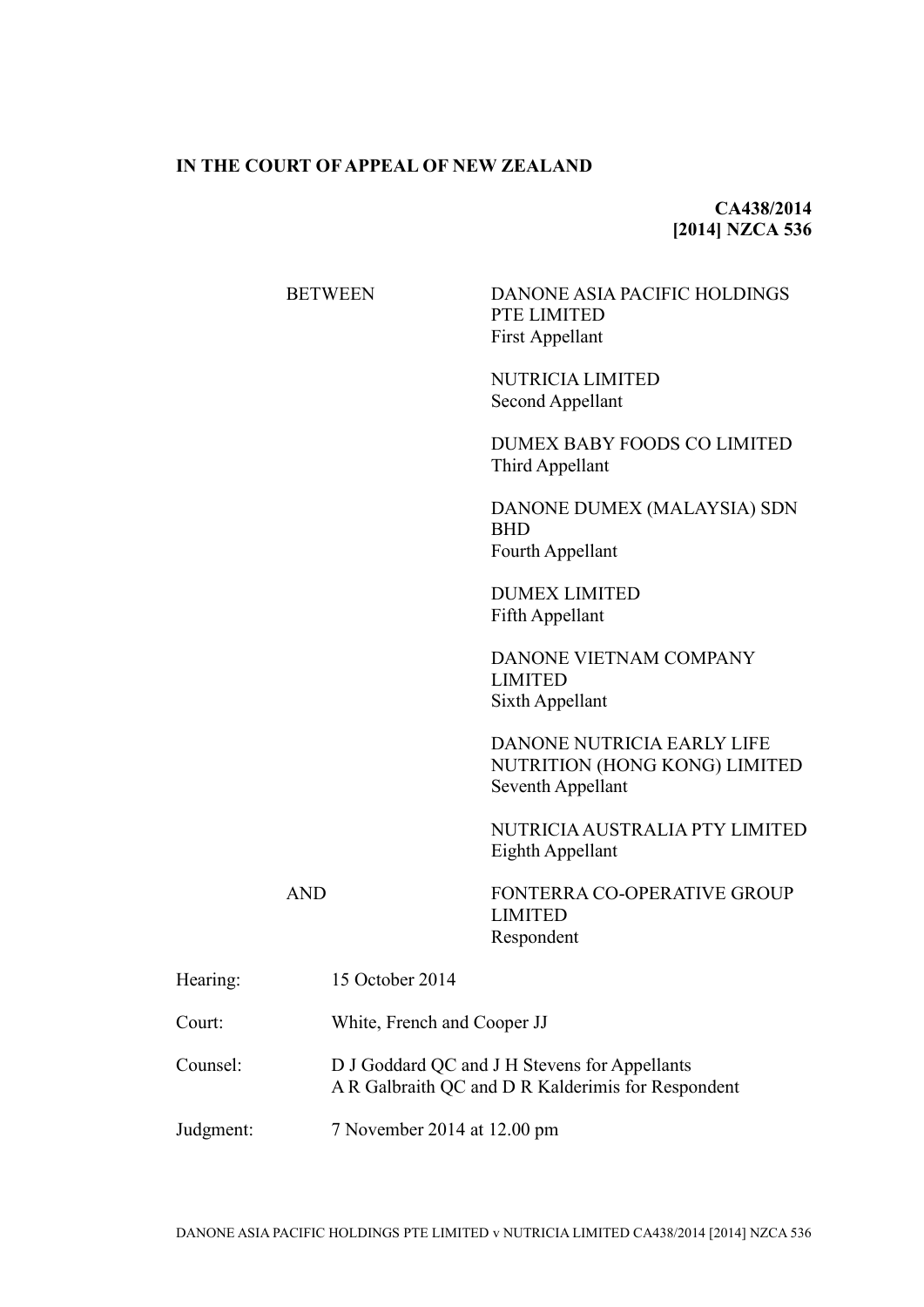- **A The appeal is dismissed.**
- **B The appellants are to pay the respondent's costs for a standard appeal on a band A basis with usual disbursements. We certify for second counsel.**

 $\mathcal{L}_\mathcal{L} = \{ \mathcal{L}_\mathcal{L} = \{ \mathcal{L}_\mathcal{L} = \{ \mathcal{L}_\mathcal{L} = \{ \mathcal{L}_\mathcal{L} = \{ \mathcal{L}_\mathcal{L} = \{ \mathcal{L}_\mathcal{L} = \{ \mathcal{L}_\mathcal{L} = \{ \mathcal{L}_\mathcal{L} = \{ \mathcal{L}_\mathcal{L} = \{ \mathcal{L}_\mathcal{L} = \{ \mathcal{L}_\mathcal{L} = \{ \mathcal{L}_\mathcal{L} = \{ \mathcal{L}_\mathcal{L} = \{ \mathcal{L}_\mathcal{$ 

### **REASONS OF THE COURT**

### (Given by White J)

[1] The appellants, collectively called Danone, have claims against the respondent (FCGL) and two of its wholly owned subsidiaries, Fonterra Ltd (Fonterra) and Fonterra Australia Pty Ltd, for damages for the manufacture and supply of nearly 2,000 metric tons of an alleged defective milk powder product (WPC80), an ingredient in Danone's baby formula.

[2] Danone issued this proceeding against FCGL in the High Court at Auckland on 9 January 2014. Danone seeks damages projected to exceed EUR 630,000,000 on the basis of four causes of action: breach of s 9 of the Fair Trading Act 1986 (FTA); breach of s 13 of the FTA; negligent misstatement; and "product liability", in relation to the defective WPC80 which Danone claims was produced and supplied outside the scope of a Supply Agreement between the first appellant (Danone AP) and Fonterra (the Supply Agreement). Mr Goddard QC for Danone notes that the "product liability" cause of action is a novel one based on *Body Corporate No 207624 v North Shore City Council [Spencer on Byron].*<sup>1</sup>

[3] Simultaneously with issuing this proceeding, Danone issued a notice of arbitration to the subsidiaries, under the Supply Agreement. Danone seeks similar damages under the Supply Agreement for breach of the Agreement in the manufacture and supply of the defective WPC80. In addition Danone alleges in its notice that the subsidiaries' "conduct was tortious and violated applicable statutory

 $\overline{1}$ <sup>1</sup> *Body Corporate No 207624 v North Shore City Council [Spencer on Byron]* [2012] NZSC 83, [2013] 2 NZLR 297.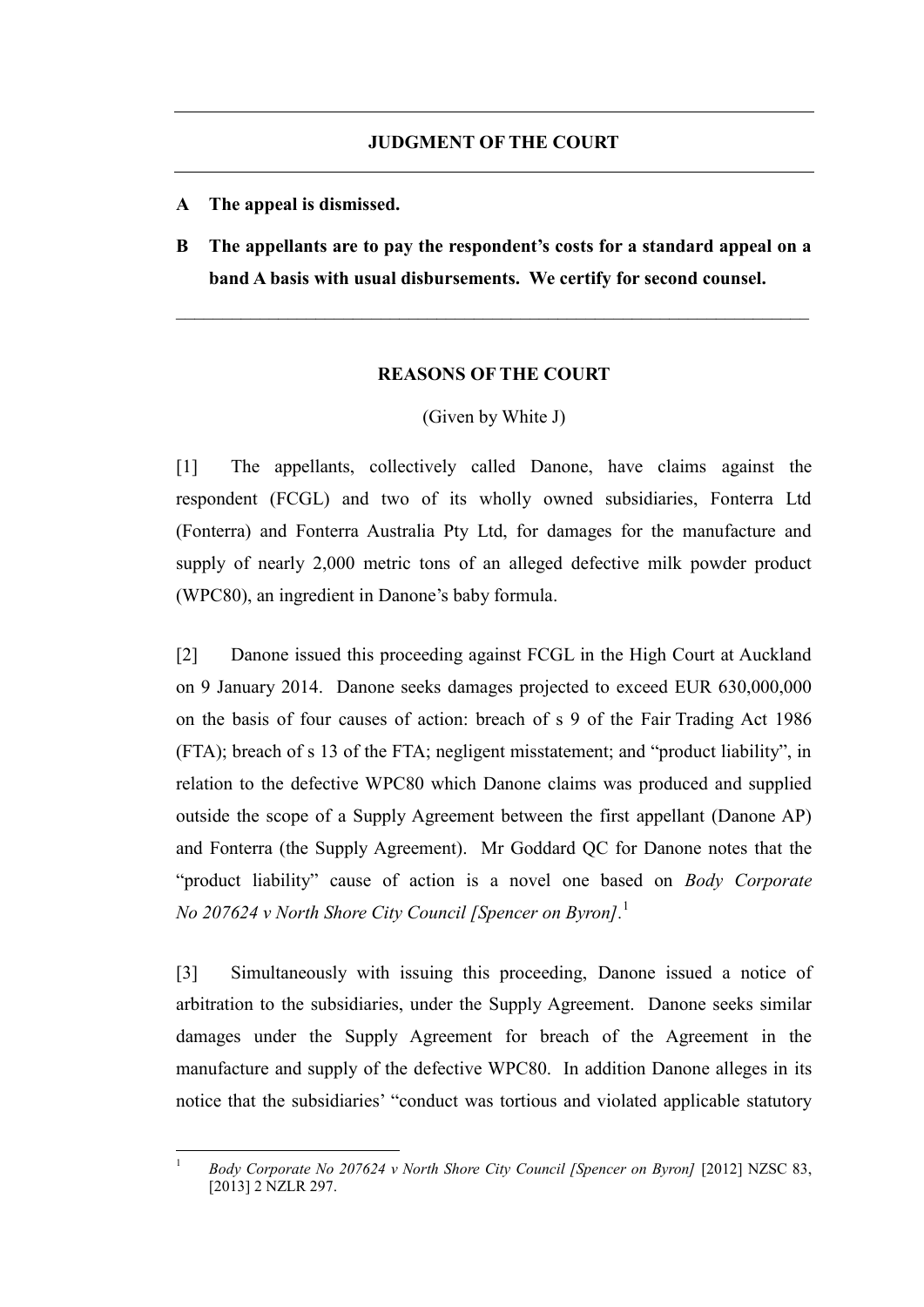law".

[4] As required by the terms of the Supply Agreement, the arbitration is to take place in Singapore and in accordance with English law. The parties accept that the claims in the High Court proceeding, including the claims under the FTA and for negligent misstatement, can properly be raised and determined in the arbitration. Fonterra concedes that the actions of the relevant FCGL employees are legally attributable to Fonterra. One of the issues in the arbitration will be whether Fonterra's liability is limited to AUD 30,000,000 under the terms of the Supply Agreement.<sup>2</sup>

[5] On the application of FCGL, the High Court has temporarily stayed Danone's proceeding pending resolution of the Singapore arbitration.<sup>3</sup> The order staying the proceeding provides that it is made until further order of the Court and leave is expressly reserved for Danone to seek to lift the stay in the event Fonterra delays the arbitration process. The stay is therefore conditional on Fonterra pursuing the arbitration expeditiously.

[6] In granting the temporary stay the High Court Judge, Venning J, accepted that in the absence of an arbitration agreement between Danone and FCGL, the provisions of sch 1, art 8(1) of the Arbitration Act 1996, which would have enabled FCGL to have required the dispute to be determined by arbitration, did not apply.<sup>4</sup> The Judge decided, however, that the Court had a discretionary power to stay the High Court proceeding. He was satisfied that this was one of those rare and compelling cases where the circumstances required a stay because to require FCGL to respond to the allegations raised by Danone would, in the circumstances where the claims arose out of the performance of the Supply Agreement by Fonterra, be oppressive to FCGL, unnecessarily duplicative and contrary to the interests of justice. $5$ 

 $\overline{2}$ <sup>2</sup> Clause 14.5 of the agreement provides for a limit of AUD 10,000,000 per default and a claim limit of AUD 30,000,000 per year but these limits are expressed not to apply to liability arising from Fonterra's breach of the supply specifications under cl 8.3.

<sup>3</sup> *Danone Asia Pacific Holdings Pte Ltd v Fonterra Co-operative Group Ltd* [2014] NZHC 1681 [the High Court stay decision].

 $^{4}$  At [33].

At [97].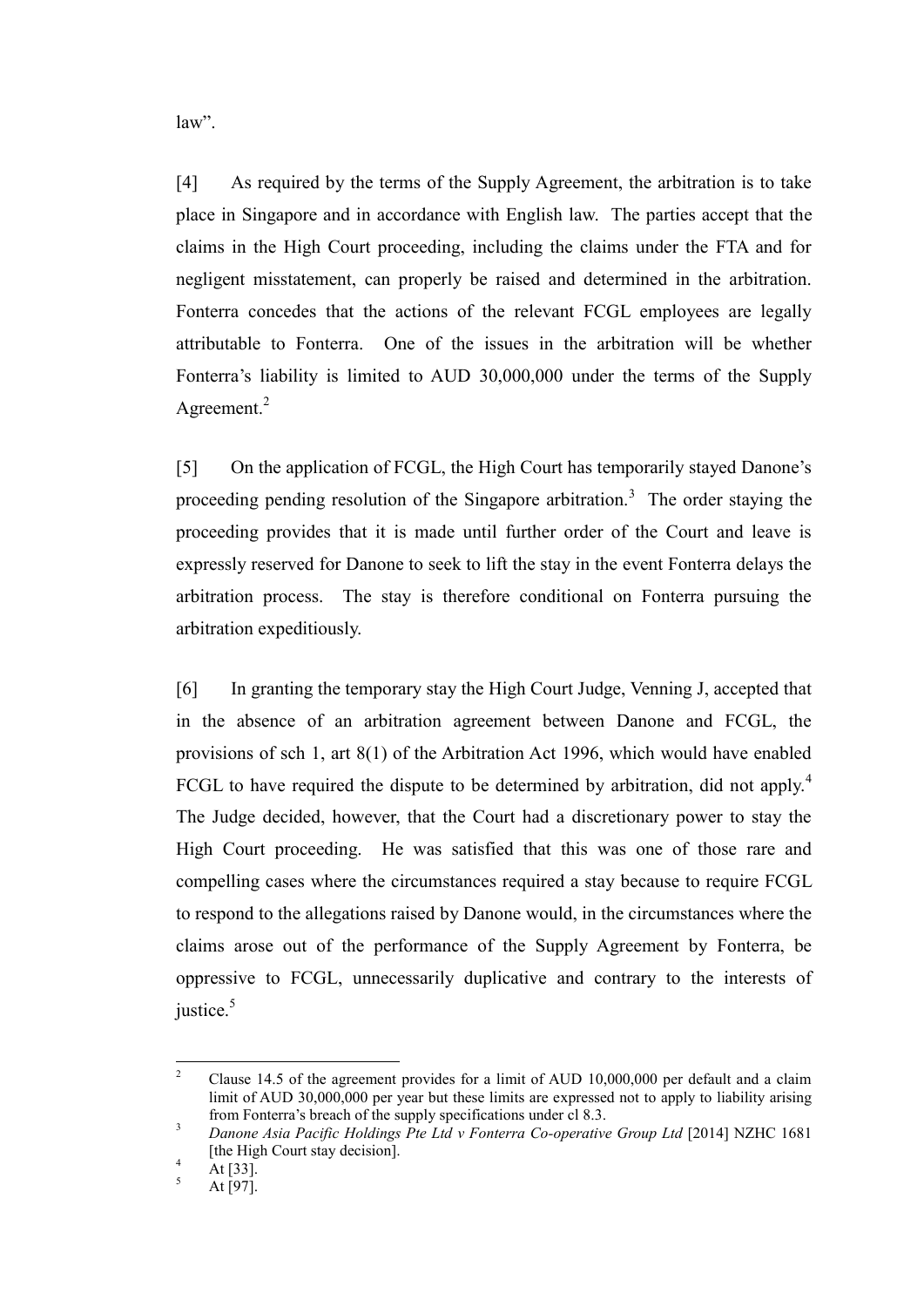[7] Danone accepts that the Judge had power to grant the temporary stay, but appeals against his decision on the ground that he should not have exercised his discretion to do so in the circumstances of this case. In essence Danone submits that in granting the stay, Venning J erred in failing to:

- (a) apply correctly the test for the exercise of the Court's power under r 15.1(3) of the High Court Rules or its inherent jurisdiction to grant a stay of this nature; and
- (b) address Danone's argument that there was no risk of injustice to FCGL in permitting the High Court proceeding to continue at least through all the normal pre-trial steps pending the resolution of the arbitration.

[8] Since the temporary stay was granted on 17 July 2014, there has been significant progress with the Singapore arbitration. The arbitral tribunal has been appointed. Comprehensive timetable directions have been made leading to a three week substantive hearing scheduled to commence on 8 February 2016. All documents and evidence relevant to the issues in the arbitration are to be disclosed before the hearing.

[9] While maintaining Danone's primary position that Venning J erred in granting the temporary stay, Mr Goddard, in the course of oral argument before us, acknowledged that:

- (a) the Singapore arbitration will inevitably be resolved before the High Court proceeding;
- (b) most, if not all, of the issues between the parties will be determined by the arbitration in which case the High Court proceeding may well not need to proceed;<sup>6</sup> and
- (c) Danone's concerns will be met if the terms of the temporary stay are

<sup>6</sup> <sup>6</sup> Danone accepts that, while the arbitration involves the subsidiaries, the outcome of the arbitration will have a significant impact on FCGL's position as well.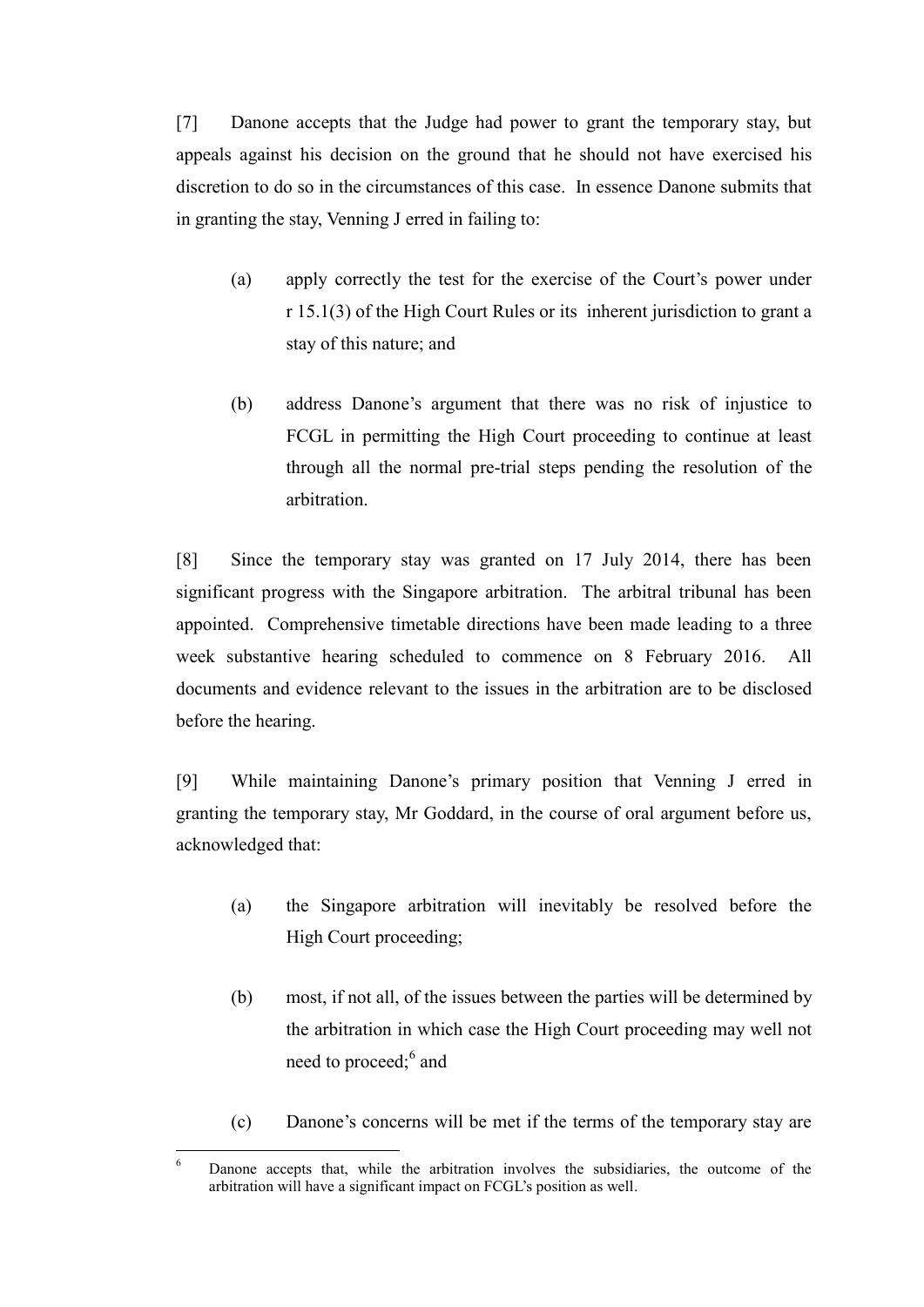amended to require FCGL to file its statement of defence, provide "targeted discovery" and address at a case management conference any further interlocutory issues arising from those steps.

[10] Mr Goddard submits strongly that, as it is possible that the High Court proceeding may still proceed, FCGL must be required to take these further steps in the proceeding in order to avoid any further delay when the arbitration award is released in mid 2016. Mr Goddard points out that, if these steps are not taken until mid 2016, Danone's High Court proceeding will have effectively been delayed by some 18 months to two years. That delay would unjustifiably deprive Danone of its right of access to the Court for the prompt hearing and determination of its bona fide claim.

[11] Mr Goddard also submits that there will be no risk of injustice to FCGL in being required to take these steps, especially as there is no evidence from FCGL of any prejudice, and any unnecessary costs incurred by FCGL could ultimately be met by an adverse costs order against Danone.

[12] For FCGL, Mr Galbraith QC opposes any amendment to the terms of the temporary stay. He submits that FCGL ought not to be required to take any further interlocutory steps in the High Court proceeding at the same time as Fonterra is involved in the Singapore arbitration.

[13] In view of the progress being made in the Singapore arbitration and Mr Goddard's acknowledgments, we are able to deal with this appeal shortly because the only real issue for us now is whether the terms of the temporary stay should be amended so as to require FCGL to take the procedural steps identified by Mr Goddard. Once it is accepted that the Singapore arbitration will inevitably be resolved first and may well result in the High Court proceeding becoming superfluous, the only practical issue is what steps, if any, FCGL should be required to take in the High Court proceeding at this stage. This issue requires us to focus on the nature of the terms of the temporary stay rather than on whether there should be a stay at all.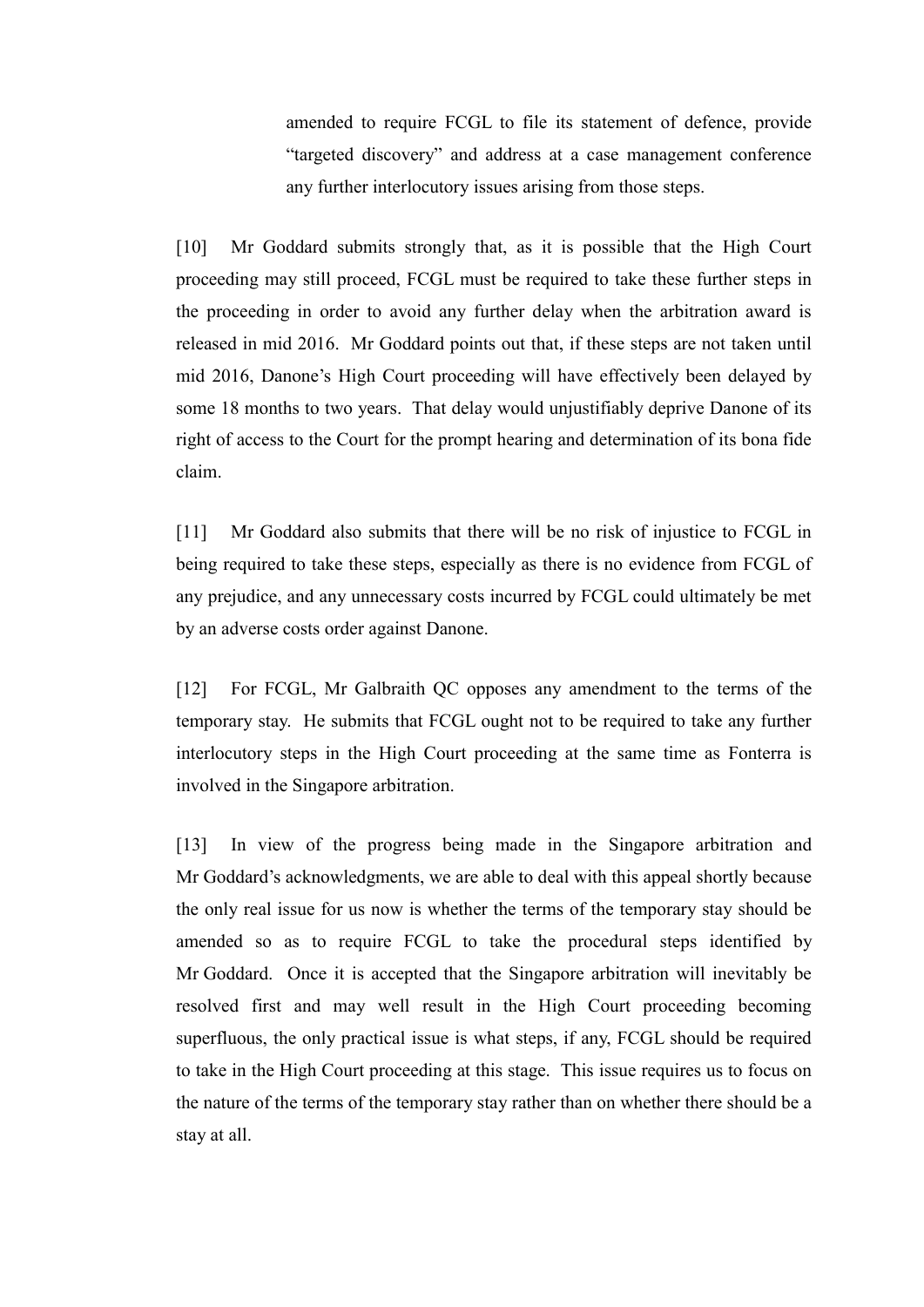[14] This narrow issue does not require us to address Mr Goddard's submission that this appeal is not simply against the exercise of a discretion because the High Court was required to determine a threshold issue, namely whether there were rare and compelling circumstances sufficient to justify the grant of a stay, which involved matters of evaluation and judgment.<sup>7</sup>

[15] For the purpose of this appeal, however, we accept Mr Goddard's submission that we should approach the narrow issue on the basis that the onus is on FCGL to establish that there would be a real risk of injustice to it in being required to take the further procedural steps identified by Mr Goddard in the High Court proceeding.<sup>8</sup>

[16] For the following reasons, taken together, we are satisfied that FCGL has discharged that onus:

- (a) Danone's current statement of claim in the High Court proceeding will inevitably require significant amendment once the Singapore arbitration has been resolved. Even the fourth cause of action is likely to be affected by the outcome of the arbitration because it will probably determine the scope of the Supply Agreement. There is therefore no compelling reason for FCGL to file a statement of defence in the High Court proceeding at this stage.
- (b) It is not at all clear what is meant by "targeted" discovery. There will be significant disclosure of relevant documents in the Singapore arbitration. To the extent that further discovery may be required in the High Court proceeding, the nature and scope of that discovery will also depend on the issues, if any, remaining following the resolution of the arbitration. The imposition of High Court discovery obligations on FCGL at this stage is therefore premature and potentially onerous.

 $\overline{a}$ 

<sup>7</sup> *Kacem v Bashir* [2010] NZSC 112, [2011] 2 NZLR 1 at [32].

<sup>8</sup> *Reichhold Norway ASA v Goldman Sachs International* [2000] 1 WLR 173 (CA); *Panton v Financial Institutions Services Ltd* [2003] UKPC 86, [2004] 2 LRC 768; and *Shanghai Construction (Group) General Co Singapore Branch v Tan Poo Seng* [2012] SGHCR 10 at [11]– [26].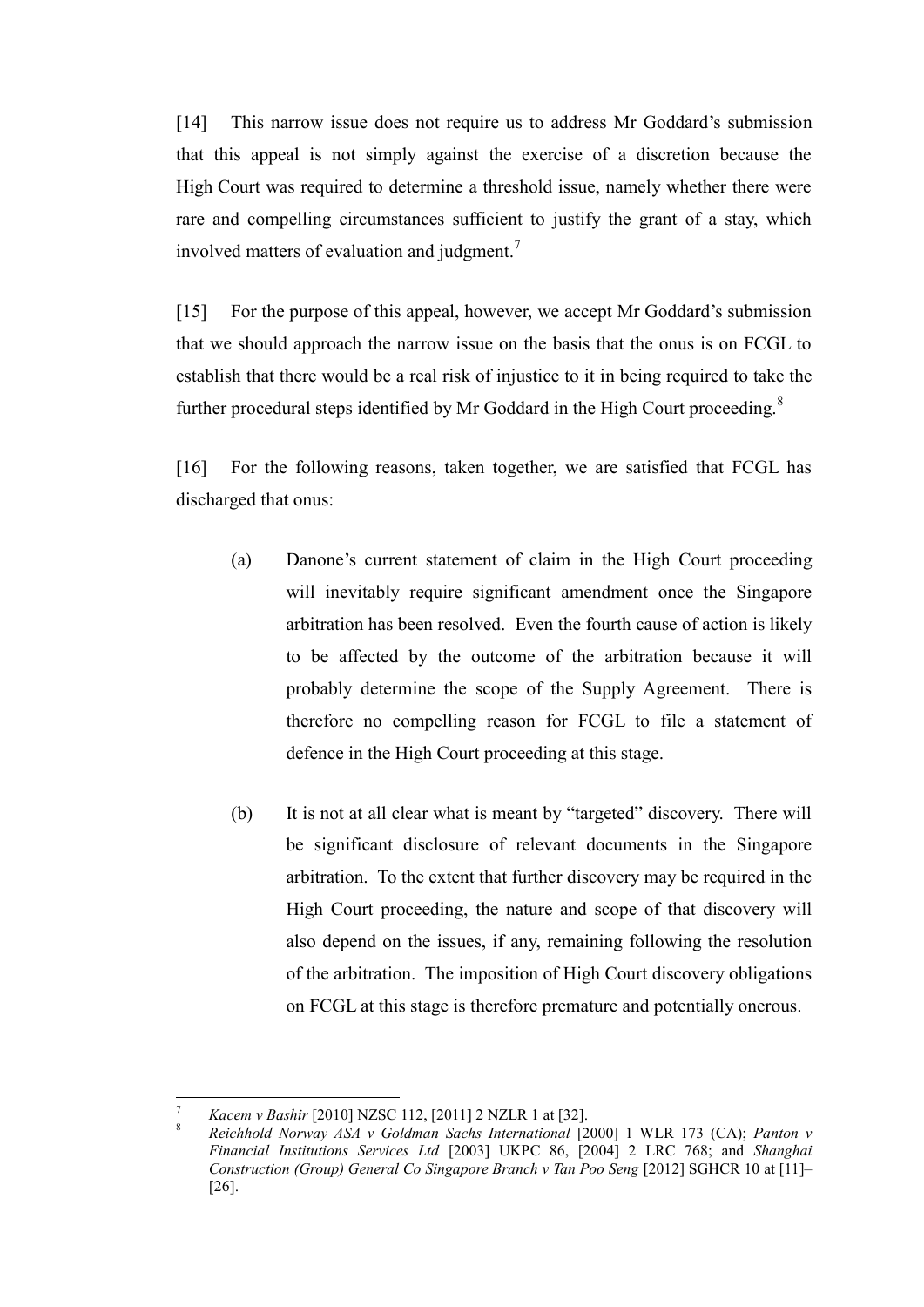- (c) A case management conference to address any further interlocutory issues arising from FCGL's statement of defence and targeted discovery would also be premature and potentially unnecessary in view of the Singapore arbitration. As Mr Galbraith points out, once the door is open to Danone to raise further interlocutory issues, there would effectively be no real stay at all.
- (d) FCGL and its subsidiaries are entitled to avoid having to face and defend two overlapping cases simultaneously, especially when there are reasonable prospects that the first in time (the Singapore arbitration) may well resolve all the issues between the parties, including critical issues relating to the interpretation and application of the Supply Agreement which will have implications for the High Court proceeding. The obligations proposed in respect of pleadings and discovery in the High Court proceeding are consequently of no evident benefit at this stage and may prove unnecessary.
- (e) The timetable for the Singapore arbitration is tight with the parties required to meet deadlines for the disclosure of documents, provision of factual and legal arguments and all evidence by September 2015. While we accept that FCGL, with its resources, would be able to employ sufficient lawyers to run both cases simultaneously and that any unnecessary costs incurred might ultimately be the subject of an adverse costs order against Danone, we also accept that as far as FCGL and Fonterra are concerned these steps would inevitably involve a significant burden for the particular employees responsible for the manufacture and supply of WPC80 and hence the defence of both cases. An adverse costs order would not compensate FCGL for the unnecessary time and effort expended by those employees.

[17] The cumulative effect of these reasons is that there would be a real risk of injustice to FCGL and its subsidiaries if they were required to be diverted from the Singapore arbitration by taking the further steps suggested by Mr Goddard in the